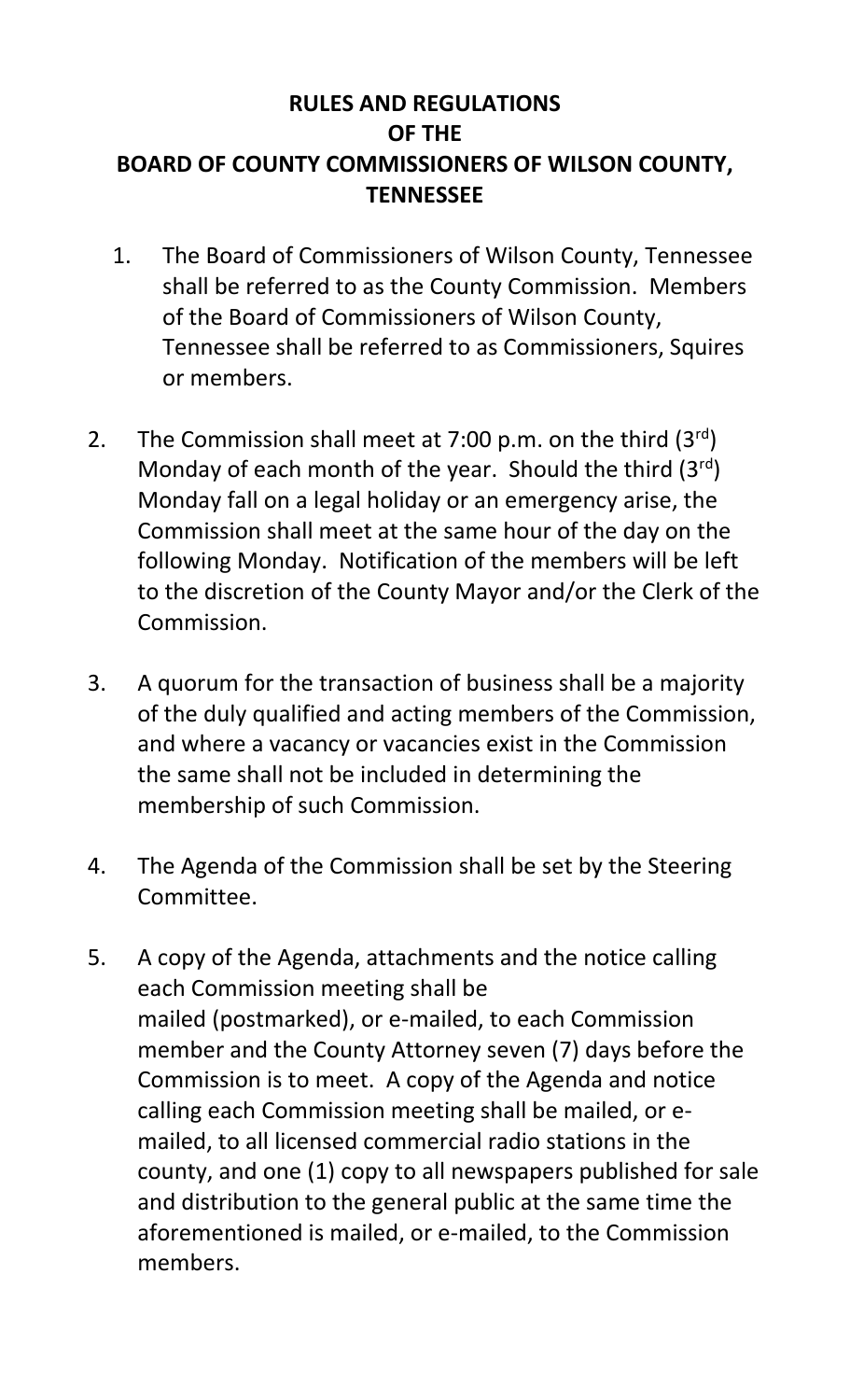A copy of the Agenda, attachments and notice shall be posted on the Wilson County website at the same time such information is mailed to County Commissioners, to remain on the website for a minimum of twenty-four (24) months.

- 6. The Commission shall be presided over and called to order by the County Commission Chairperson. In the absence of the County Commission Chairperson, the Chairman Pro-Tem shall preside. In the absence of the Chairman Pro-Tem, the Commission shall be called to order by the Clerk and shall elect one of the members to preside.
- 7. The County Commission Chairperson shall preserve order and decorum, seeking advice from the County Attorney when necessary. He may speak to points of order in preference to other members, rising from his seat for that purpose. He shall decide questions of order, with the advice of the County Attorney, subject to an appeal to the Commission by any member.
- 8. Except as otherwise provided by law, no person other than members of the Commission may address the Commission with the following exceptions:
	- (a) A member of the Commission may introduce a nonmember and move for permission for such non-member to address the Commission, which motion shall be undebatable and shall pass upon affirmative vote of the majority of the members present.
	- (b) The County Mayor, at his discretion, may call upon nonmembers to address the Commission for the purpose of giving information and advice on matters before the Commission.
	- (c) County officers who by statute or Commission rules are required to present reports.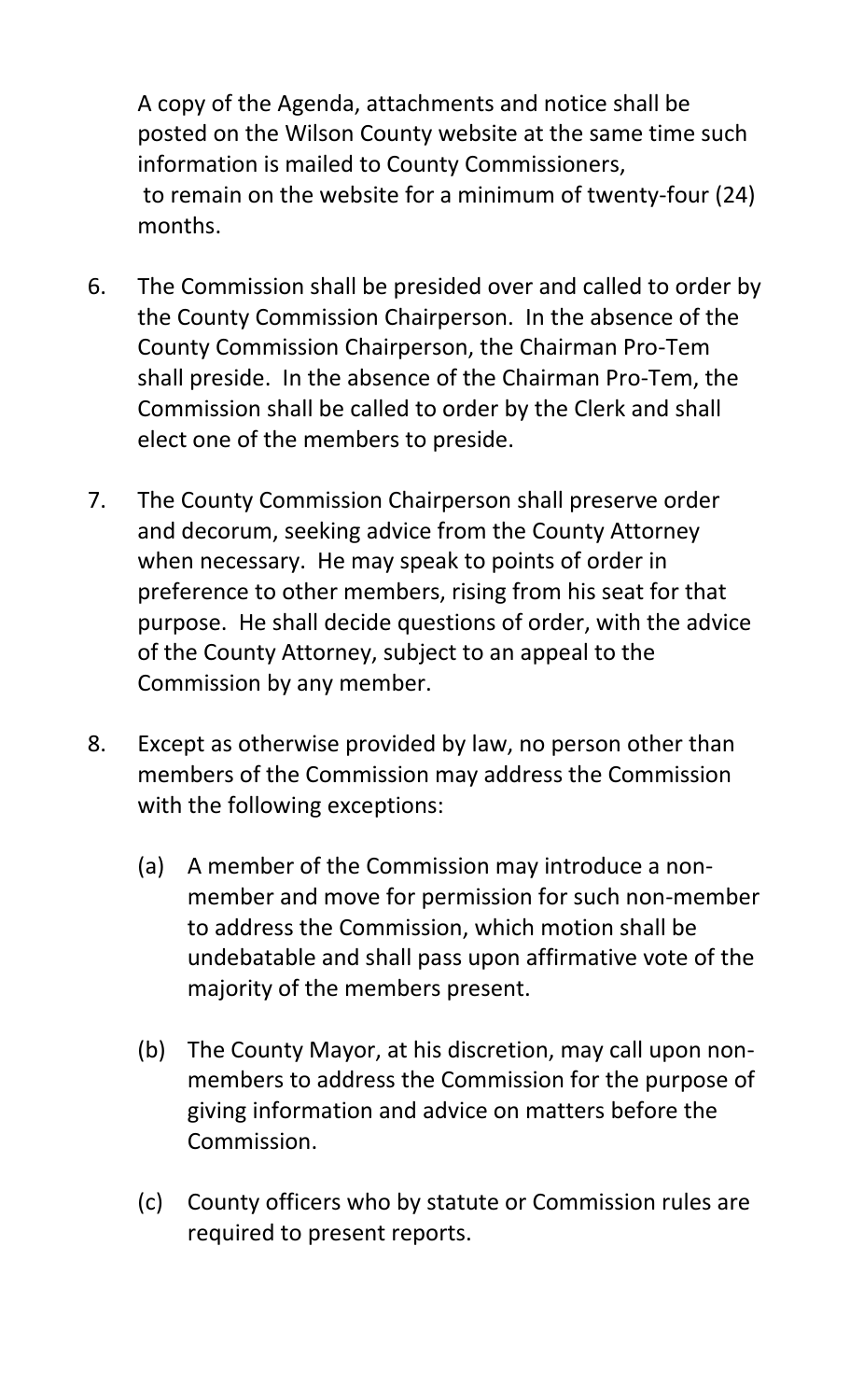- 9. No person except members of the Commission and County Officers shall be admitted within the bar during the sessions of the Commission unless invited by the County Commission Chairperson.
- 10. County Officials, Boards and Committees required to make reports to the Commission are the Finance Director, the Director of Schools and the Road Superintendent. Also, other officials, departments, boards, committees and commissions shall report to the Commission when requested by the Steering Committee.

The manager of the Wilson County Expo Center and the manager of the Wilson County Agricultural Center shall give a quarterly report that includes, but not limited to, finances, sales and forecasted sales at the Wilson County Commission meetings during the same months that other County department quarterly reports are given.

- 11. Reading of the minutes may be dispensed with a motion which shall be undebatable, and which shall require the unanimous vote of the members present. Prior to the call for a motion on the minutes, the County Commission Chairperson shall call for any corrections to the minutes. In the event the reading of the minutes is so dispensed with, the minutes as previously approved and signed by the County Commission Chairperson and the Minutes Committee shall be deemed correct and official.
- 12. Reports of County Officers and Chairmen of standing and special committees shall be presented in writing to the Commission. No report from any department, commission, committee, etc. shall be heard without the maker of the report being present for questioning.
- 13. All resolutions and amendments shall be filed with the Clerk in writing before the same can be entertained by the Commission for action. Each appropriation resolution shall include a statement of the purpose of the appropriation.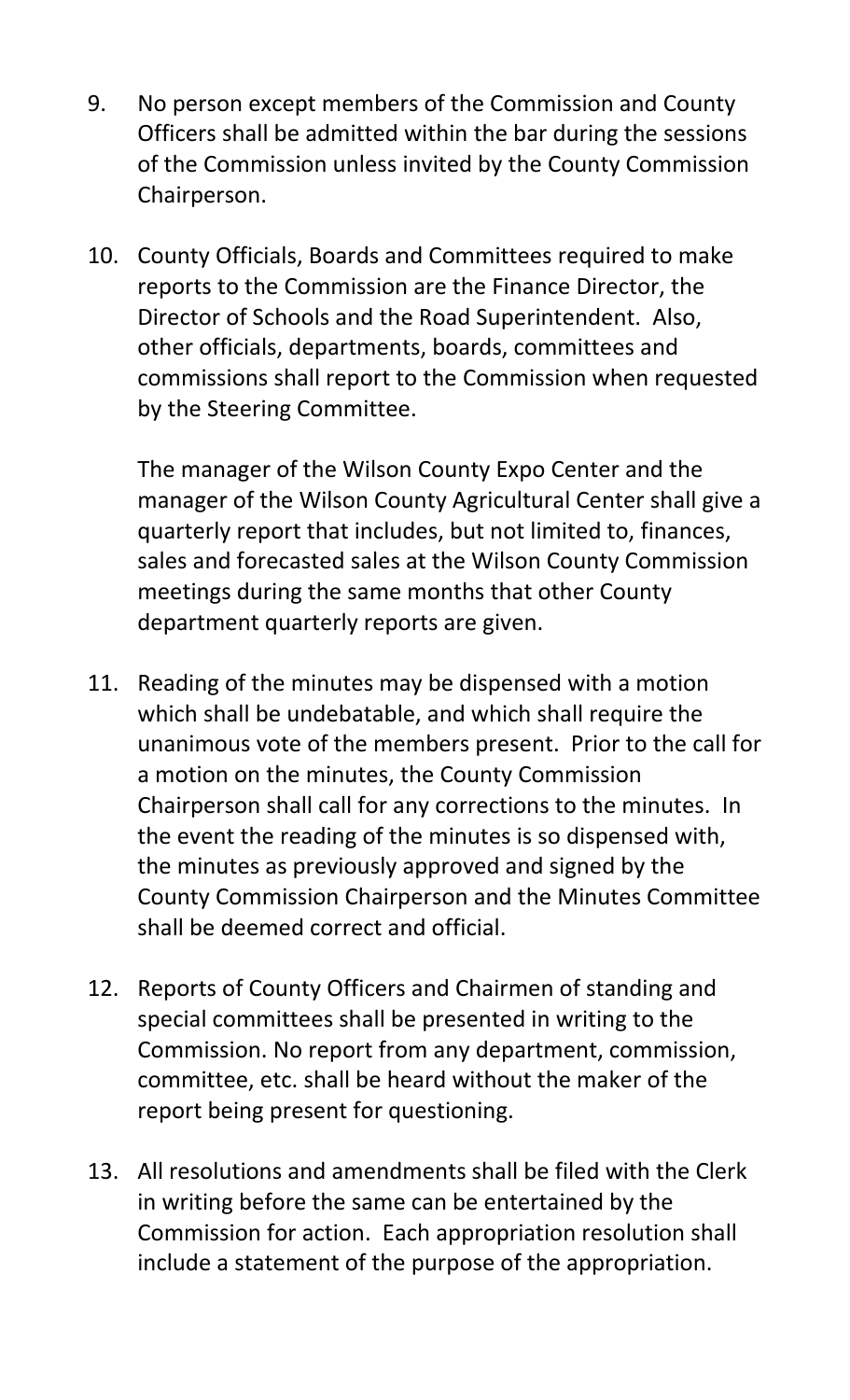All simple motions must be reduced to writing if required by any member of the Commission. The County Commission Chairperson shall in all cases state clearly the motion under consideration before action is taken.

- 14. All resolutions, except memorial commemoration, including those on appropriations, must be filed with the County Clerk at least seven (7) days prior to the meeting of the Commission and must be included with the Agenda when mailed to the Commission members.
- 15. Formal notice of all appropriations by bond issue shall be filed with the County Clerk at least seven (7) days prior to the meeting of the Commission. The notice shall contain the proposed amount of the bond issue, the specific purposes for which the bonds are to be issued and the length of time of the bond issue.
- 16. All resolutions must be signed by two members of the Commission and dated. In the alternative, with the approval of the proponent of the resolution, the County Attorney may sign that County Commissioner's name to the resolution, with permission. However, if the resolution is recommended for approval by a Committee, the resolution may be filed without a sponsor signature if such Committee's recommendation is noted on that resolution.
- 17. The County Mayor shall refer all resolutions to the appropriate Committee. The Chairman of such standing Committee shall convene the Committee prior to the next regular meeting of the Commission for the purpose of considering such resolutions and recommendations as have been referred to their Committee and shall duly make their report to the Commission at the next regular meeting of the Commission. However, the failure of the Committee to act upon a resolution shall not prevent the resolution's consideration by the Commission.
- 18. New business not on the Agenda at the opening of the regular meeting of the Commission may be presented by a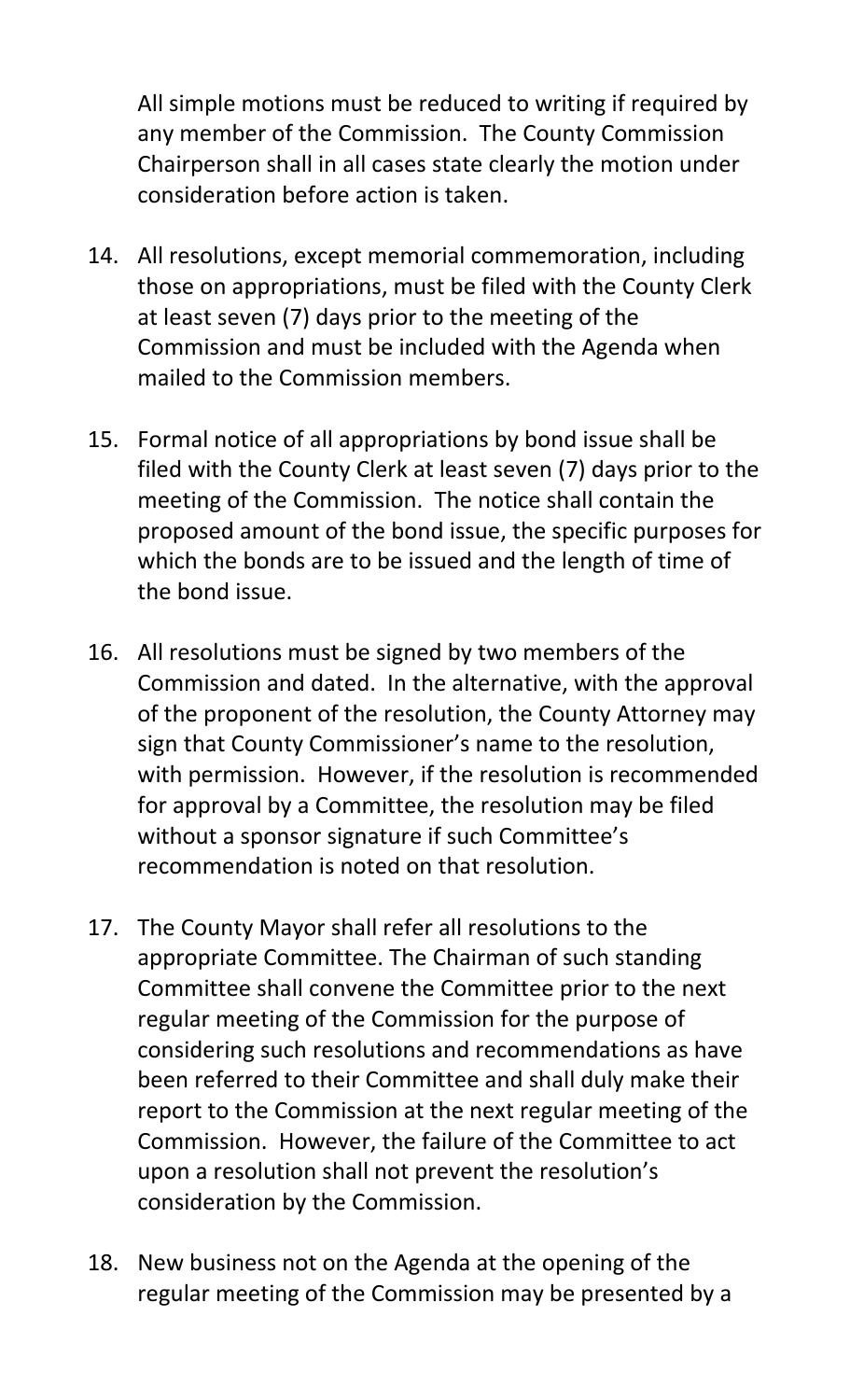Commission member to the Commission with the majority consent of the Commission members present at the meeting to which the new business is presented. Provided, however, that this section shall not apply to new business and resolutions which amend the budget and appropriate funds, which have not complied with Rule 14.

19. Any member wishing to address the Commission, speak in debate, or present any matter may rise from his/her seat and respectfully address the County Commission Chairperson and await notice to speak. The County Commission Chairperson shall designate such member by name and no member shall proceed to speak until so recognized.

Any member gaining the floor without recognition from the County Commission Chairperson must yield the floor immediately and wait until all members desiring to speak on the impending questions have had an opportunity to so speak.

Upon consideration of any matter before the Commission, the first person to be recognized by the County Commission Chairperson shall be the member who introduced the resolution or motion, and the second person to be recognized shall be the Chairman or other spokesman of the Committee to which the matter has been referred. The author of the resolution shall have the option of speaking last, if desired.

- 20. Any member shall speak no more than once on the same subject, until all members have had an opportunity to speak on it, and for no more than five (5) minutes, except that the maker of the motion or resolution and the Chairman of the Committee to which the matter has been referred shall each have the right to speak ten (10) minutes. This restriction may be waived by the majority vote of the members present.
- 21. When the County Commission Chairperson is putting any question, or any person is addressing the Commission, no person shall engage in private conversation above a whisper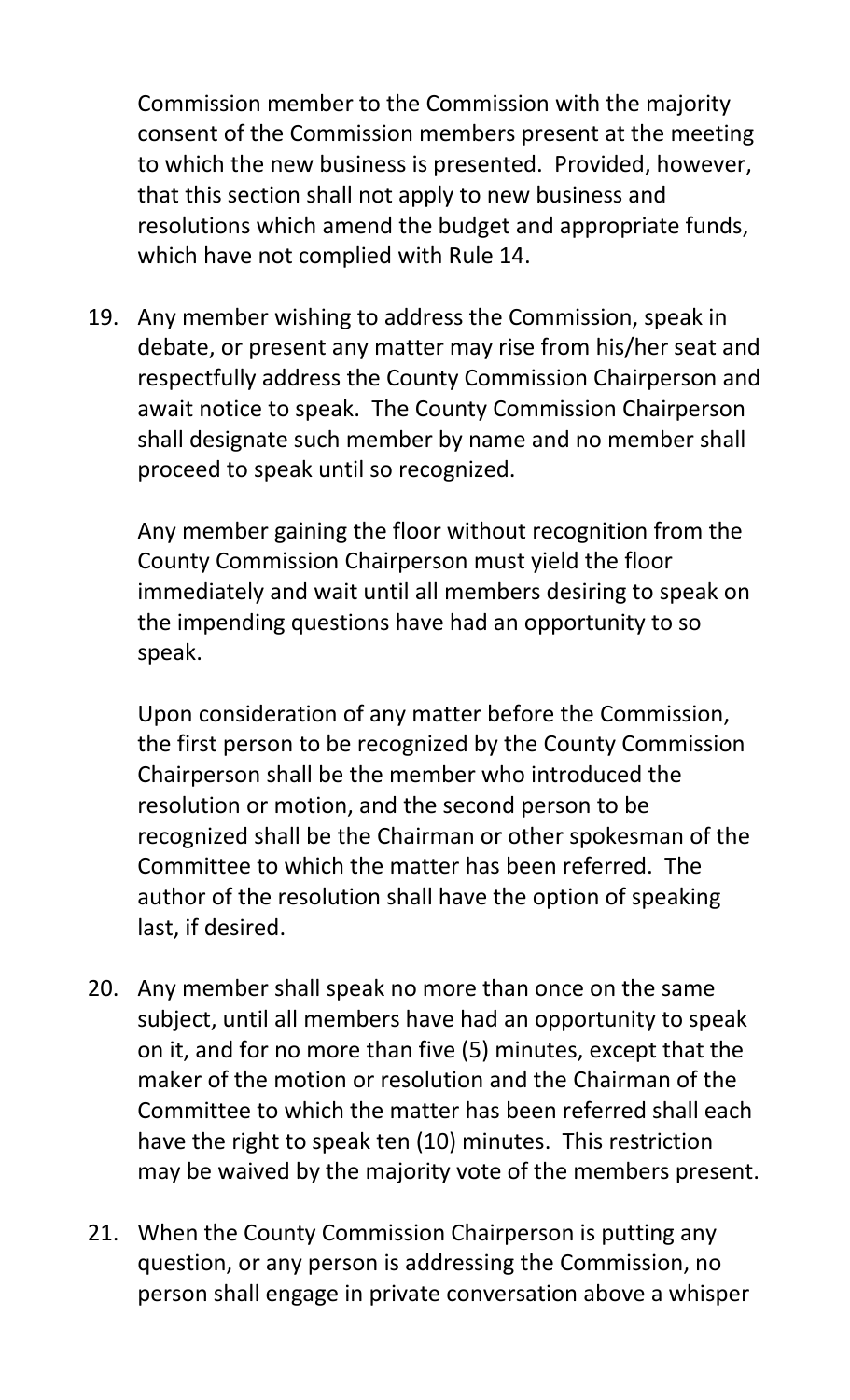or walk across the room between the County Commission Chairperson and the person speaking, or in any manner disturb the proceedings of the Commission.

- 22. Should the County Commission Chairperson desire to speak upon any subject either in the negative or the affirmative, he may do so, provided he vacates the chair whereupon the Chairman Pro-Tem shall preside until the matter under consideration is disposed of by the Commission. However, the County Commission Chairperson may answer questions, provide information, and give explanations from the chair, the Commission not objecting.
- 23. No member who has spoken upon any subject before the Commission shall be allowed to call for the previous question until all members desiring to speak on the subject under debate have had the opportunity to do so.
- 24. Each member while speaking shall confine himself/herself to the question under debate and avoid all personal or sarcastic language.
- 25. Once a motion has been made and duly seconded, the County Commission Chairperson will state the motion so that debate on the motion may begin.
- 26. Whenever a motion or resolution has been presented to the Commission and an amendment, or amendments, to the original motion have been offered and a motion to table is then made, and properly seconded, then the motion to table shall be acted upon first with discussion to cease after the motion to table is made, except that one proponent of the motion or resolution may speak to the subject, as well as the maker of the motion to table. There shall be no further discussion before the vote is taken on the motion to table.
- 27. No motion or resolution can be rescinded except by twothirds (2/3) vote of the legal membership of the Commission.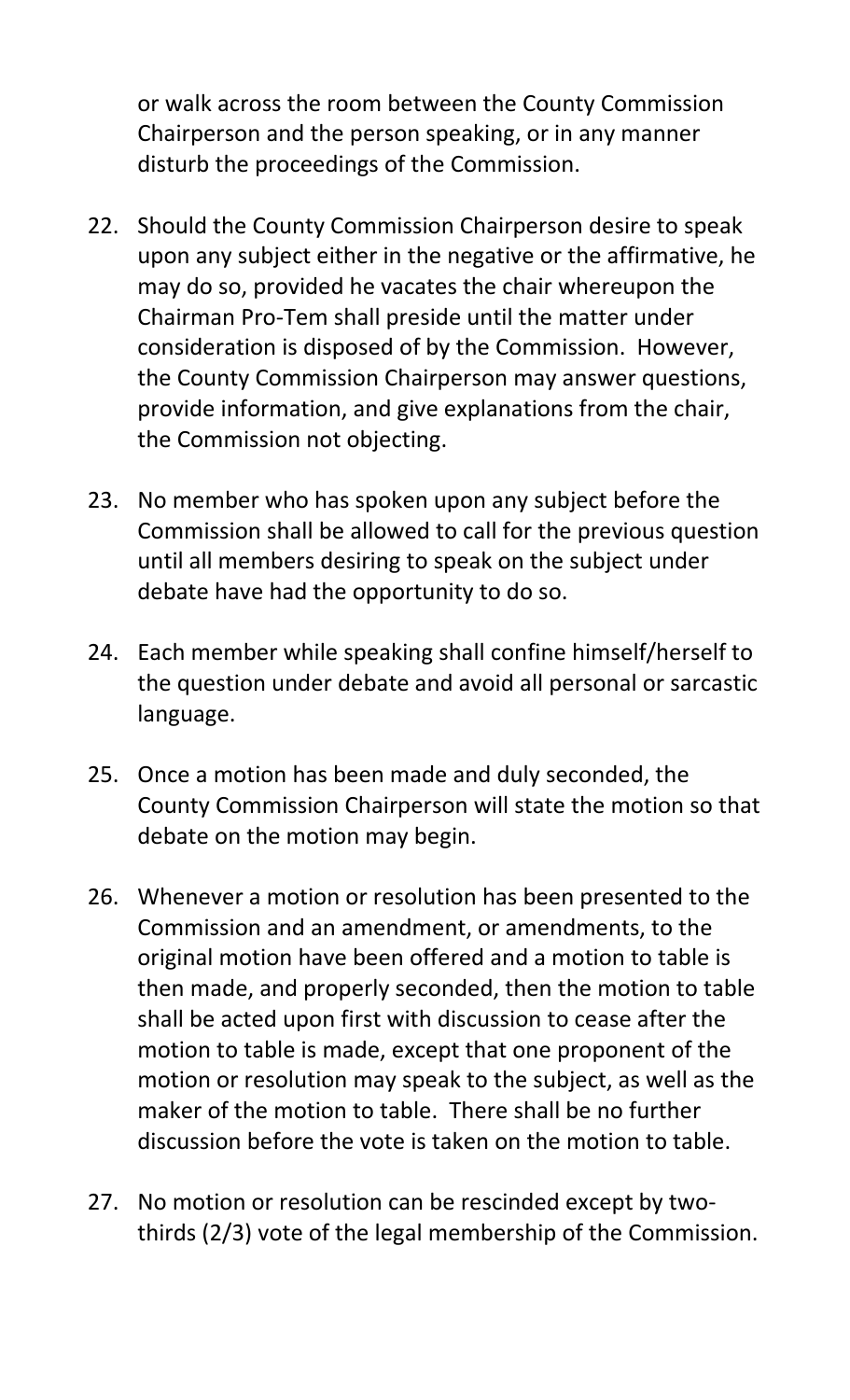- 28. No motion to reconsider a vote on any motion or resolution shall be entertained unless the maker of the motion to reconsider voted with the prevailing side. Any member may second the motion to reconsider. The motion to reconsider must be made before the next order of business.
- 29. On all questions coming before the Commission, the County Commission Chairperson shall take a voice vote of ayes and nays. If any doubt exists as to the vote, a member may ask that a roll call be taken by the Clerk and the results ascertained in that manner. On all appropriations measures a roll call vote shall be taken.
- 30. When a roll call vote is being taken, any member when his/her name is called, may "abstain". Every member shall be entitled to vote or change his/her vote at any time prior to the official announcement by the County Commission Chairperson of the final vote tally.
- 31. When the County Commission Chairperson is to receive nominations from the floor, a member may nominate one other person for each position. The floor will be kept open until every member has had the opportunity to nominate a person if he desires before nominations are closed.
- 32A. The ballots are cast by voice and a majority of the legal membership is required for election, except when the Commission is electing members to the Budget Committee, Finance Committee, Insurance Committee and the Wilson County Road Commission, when the elections shall be conducted by a paper ballot delivered to the County Clerk. The County Commission Chairperson, County Clerk and Chairman Pro-Tem shall then tally and certify the results. In all balloting, the votes, if signed, of each individual member shall be recorded.
- 32B. Before the Wilson County Commission votes or considers any motion or resolution regarding the elected position to be filled, the Chairman of the Wilson County Commission shall allow registered voters of the county an opportunity to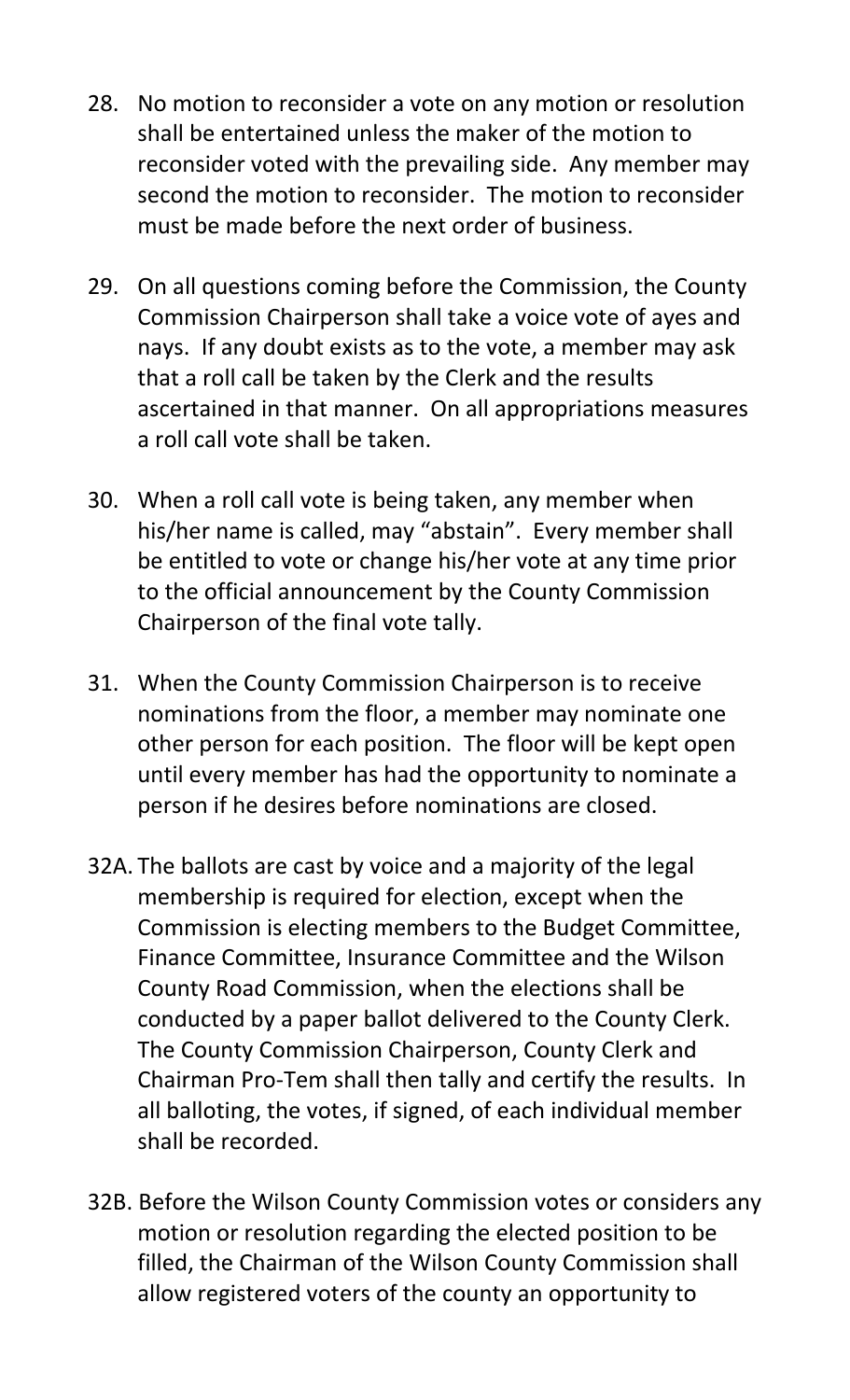submit names to the County legislative body for consideration. The names may be submitted in writing to the Chair prior to the meeting or may be submitted in person at the meeting. For a name to be considered, a member of the County legislative body must subsequently nominate the person. Members of the County legislative body may also nominate a candidate or candidates to fill the office or vacancy without the name being submitted by a voter. Nominations do not require a second. If the person nominated is not present at the meeting, the person making the nomination shall submit a signed statement from the nominee that the nominee is willing to serve in the position if appointed.

After nominations cease, the Wilson County Commission may discuss the nominations and may, at the discretion of the Chairman of the County Commission, interview nominees or allow nominees the opportunity to address the Wilson County Commission. Upon motion passed by majority of the members, the vote to make the appointment may be postponed to a subsequent meeting, provided that adequate public notice of the meeting is given in accordance with State law.

To receive an appointment, a nominee must receive the votes of a majority of the members of the County legislative body eligible to vote on the appointment.

Where there are multiple nominees for an appointment and no nominee receives a majority of the votes after the initial vote, the nominee receiving the lowest vote total, or nominees if there is a tie, shall have their name(s) removed from eligibility for election on the next ballot.

Where multiple nominees still remain, the following procedure will be followed on each vote until a nominee has received the votes of the majority of the members of the County legislative body eligible to vote on the appointments, or only two nominees remain. At that time, the Wilson County Commission shall continue to vote until one nominee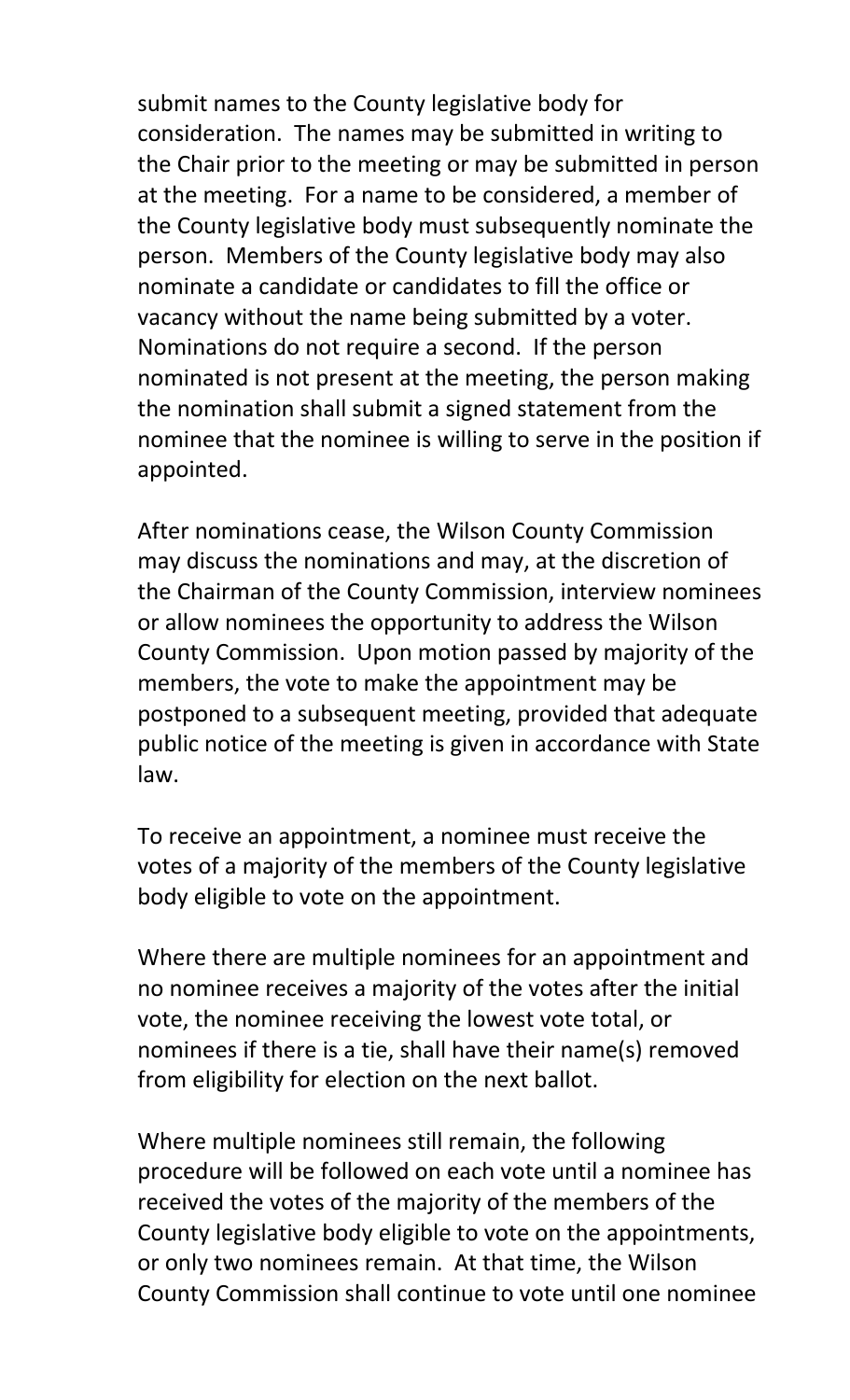receives the votes of a majority of the members of the County legislative body eligible to vote on the appointment. Should three (3) nominees remain, and the bottom two tie, neither shall have their name removed, so long as they remained tied.

No secret balloting shall be permitted. Each vote shall be conducted by paper ballot delivered to the County Clerk. The County Mayor, the County Clerk and Chairman Pro-Tem, shall then tally and certify the results. The vote of each district will be read out loud with the candidate that the vote is cast for as well as the district that placed the vote. Each member's vote regarding the appointment process shall be recorded by the Clerk and entered on the minutes of the County legislative body.

A tie vote of the Wilson County Commission regarding an appointment may be broken in the same manner that other tie votes of the body may be broken. If any provision of this rule should ever conflict with State law, then the applicable provision of State law shall control.

- 33. If no one shall be elected on a given ballot, then the balloting shall continue until a nominee receives the votes of a majority of the entire membership of the Commission.
- 34. The results shall be announced by the County Commission Chairperson. Any challenge to the vote or the procedure conducted shall be made prior to the next order of business.
- 35. Except as may be otherwise prohibited by law, the County Mayor shall appoint all committees, except for the Budget Committee, Finance Committee and the Insurance Committee, shall fill all vacancies, shall be an ex-officio member of all committees and sub-committees and shall have the care, custody and control of all County-owned property.
- 36. There shall be two (2) types of committees-standing (permanent) and special (temporary). The Commission or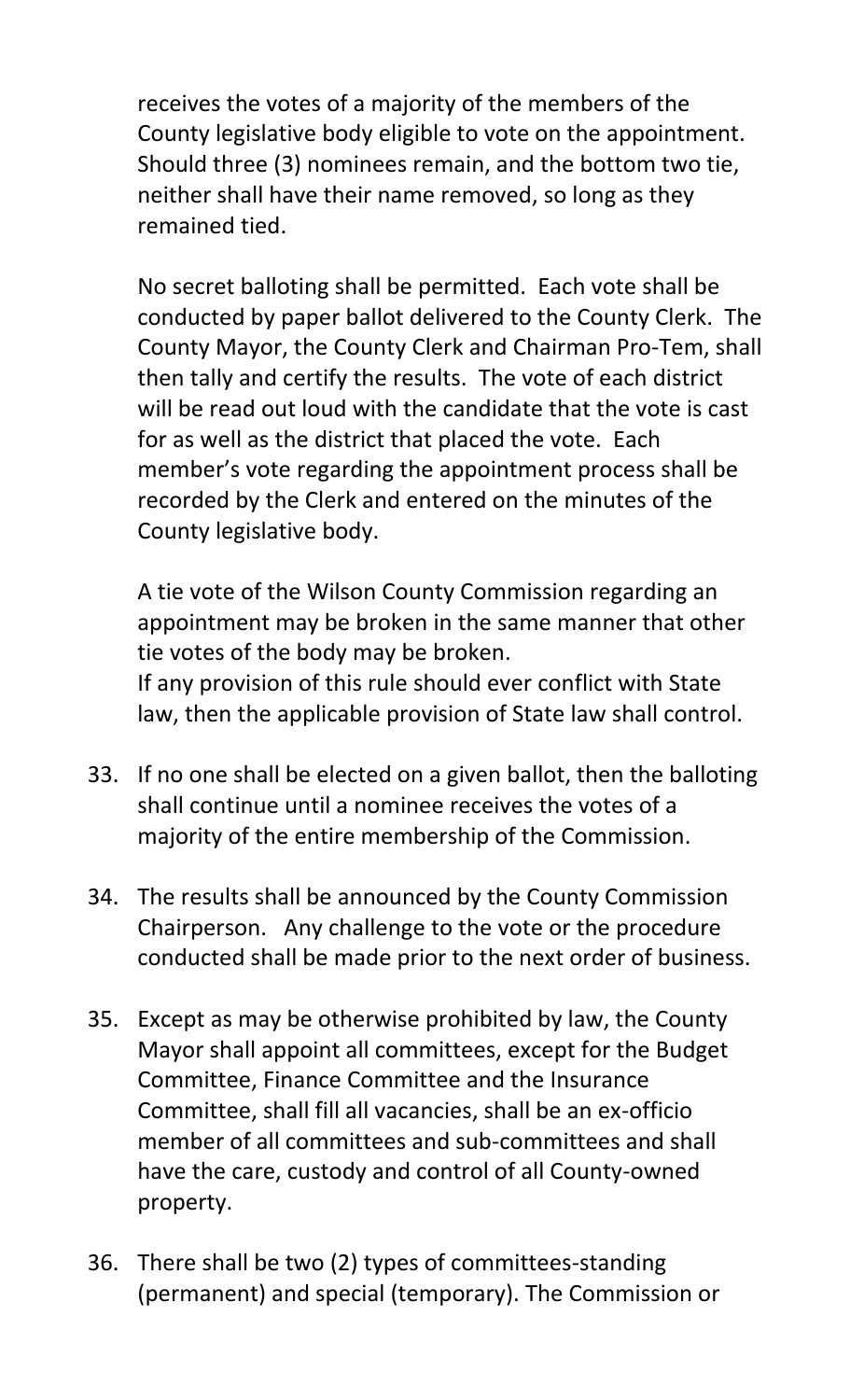County Commission Chairperson may create such special committees, as the circumstances require. No special committee shall be created for any purpose when there is a standing committee on the same subject.

- 37. Committees have any and all authority necessary to request the assistance of county, regional, State and Federal government departments, commissions and agencies. Committees cannot obligate the County involving money without approval of the Commission.
- 38. The role and jurisdiction of a Commission committee other than that required by law is to investigate and study matters, provide information and to present recommendations to the Commission, as generally described in Rule 46. Questions regarding jurisdiction of any committee shall be referred to the Steering Committee for determination subject to the appeal to the Commission at its next regular meeting.
- 39. All committee meetings are open to the general public. A fifteen (15) minute "Public Comment" provision shall be added to the Agenda for all committee meetings. During this Public Comment period, citizens of Wilson County may address the committee about any concern, with any individual presentation not to exceed three (3) minutes. Questions asked of the committee and the responses to the questions are included as part of the three (3) minute time limit.

There shall be no verbal assaults or confrontations with the committee members. Proper decorum shall be observed at all times. Should this rule be violated, in the Chairperson's opinion, the Chairperson may close the Public Comment portion of the meeting, noting his reason(s) in the minutes. The committee is not obligated to take any action on any request made during the Public Comment portion during that meeting of the committee. The time allowed for the Public Comment portion of the Agenda may be increased or decreased by a majority vote of the committee, after a proper motion and second. Prior to the beginning of the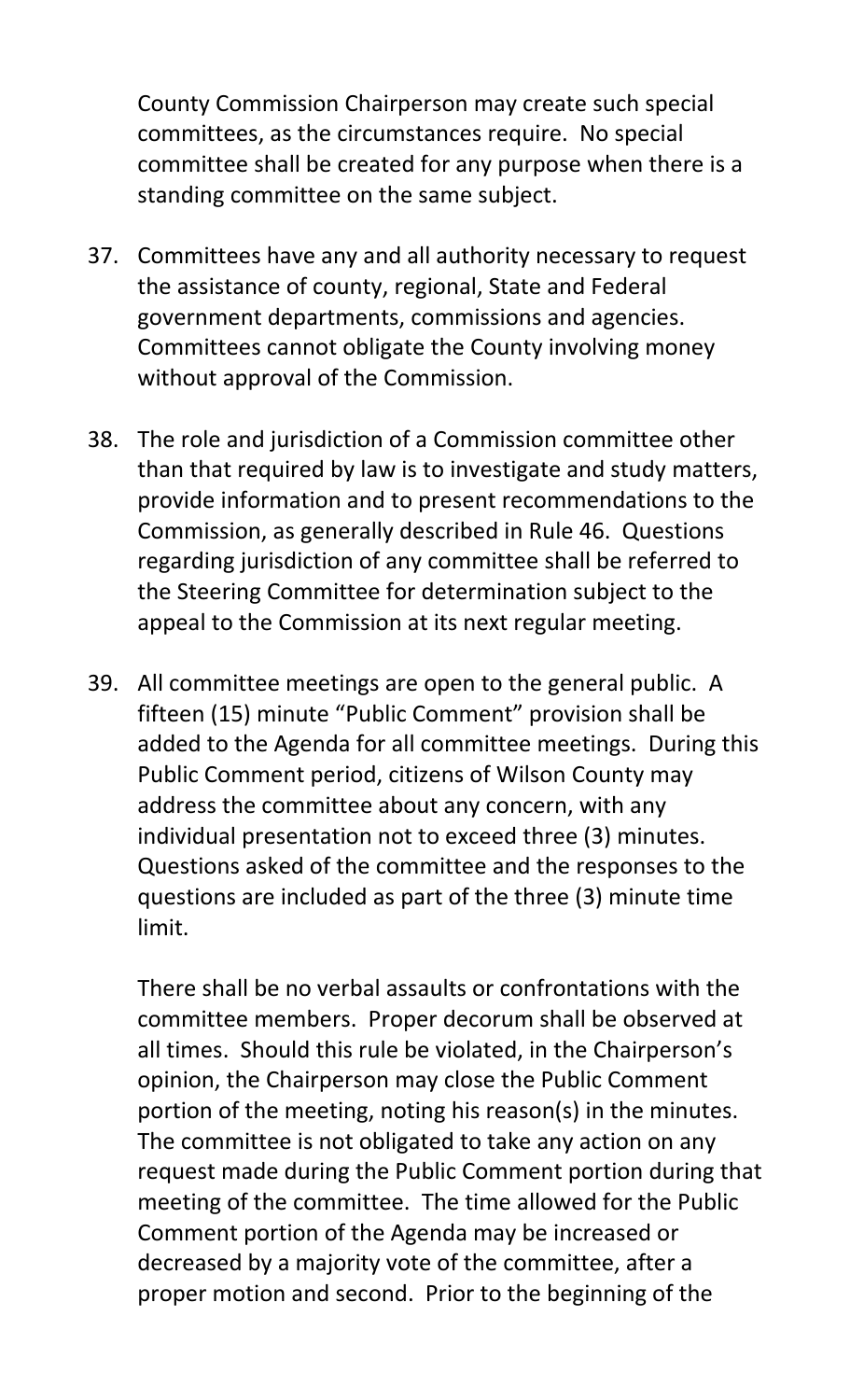Public Comment portion of the Agenda, the Committee Chairman will read a prepared statement advising those present of the rules on participation in the Public Comment portion of the Agenda. The Agenda for each Wilson County Commission committee meeting will be placed on the Wilson County, Tennessee government website within three (3) to five (5) days prior to the specific meeting. It shall be the responsibility of the Chairman of each committee, or his/her designee, to relay the Agenda information to the office of the Wilson County Mayor in such a manner as to allow compliance with Resolution No. 09-8-4.

- 40. The minutes of all Commission committee meetings shall contain the day, time and place the Commission committee convenes, the members present, a summary of matters considered and record of voting on the action taken on each recommendation to the Commission, and the time of adjournment.
- 41. A minority report from any and all committees is expressly permitted.
- 42. Committee reports shall be given to the Commission by the Chairman or a member from the rostrum in the front of the courtroom. Upon completion of his report, the speaker shall yield to questions and the minority report and questions related thereto shall be heard. Before discussion, there shall be a motion and a second and it shall be so stated by the County Commission Chairperson.
- 43. Minutes of committees, commissions and department reports shall be kept on file for a period of no less than two (2) years.
- 44. The County Clerk and/or County Mayor shall, upon request, provide secretarial assistance to committees of the Commission during regular scheduled hours of the Clerk's office, provided it does not interfere with the normal duties of their offices.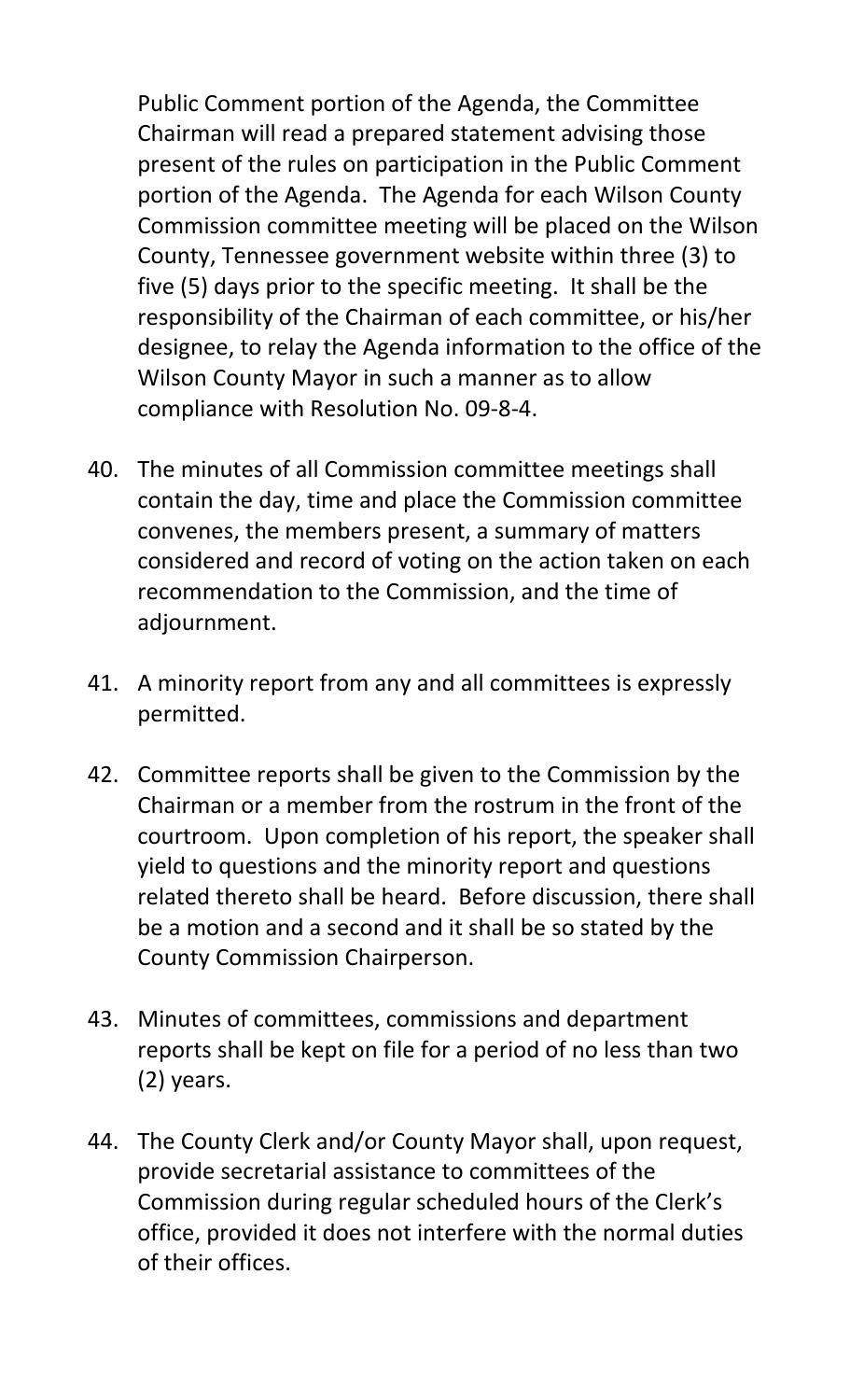45. The County Clerk shall furnish one or more of the pages of Commission and committee minutes to the general public, upon request, in accordance with the schedule for reasonable charges according to the State Public Records policy or any policy subsequently adopted by Wilson County.

46. The standing committees of the Commission shall be:

Agricultural Extension Education Health and Welfare/Recreation Law Enforcement Public Works Rules Financial Management Planning and Zoning Agricultural Center Management Minutes Steering Emergency Management Agency Insurance and Benefits Judicial Development and Tourism Broadband Access/Cable TV/Back Tax Ethics Committee Budget Committee Audit Committee Animal Control

The duties of the Committee are:

- (a) Agricultural Extension: to promote programs of the county related to the growth and development of agriculture and to consult with the offices of the County Agent, Soil Conservation and others to bring before the Commission all matters pertaining thereto.
- (b) Education: to bring recommendations and information to the Commission concerning any and all matters related to schools financed by county funds. The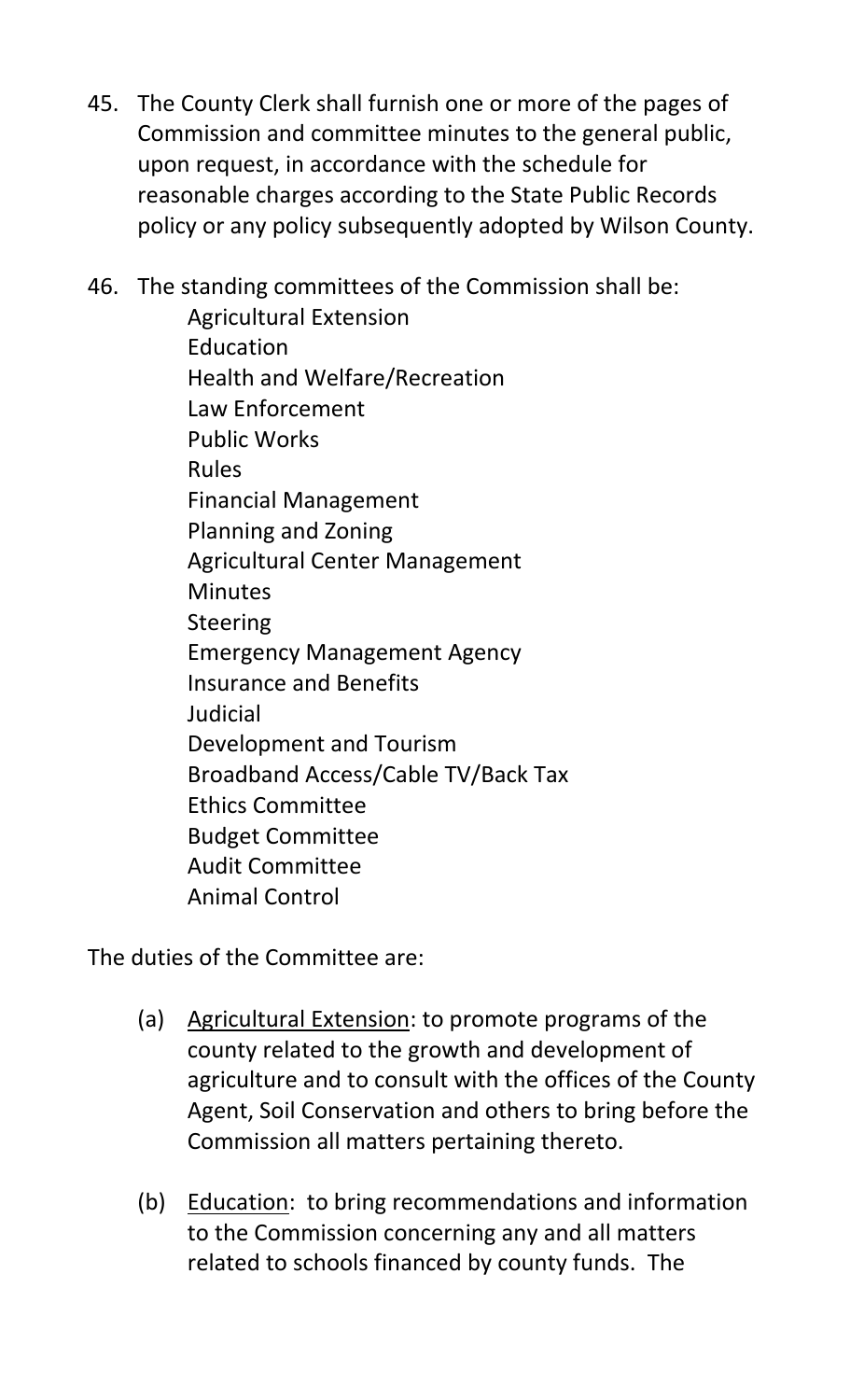Education Committee shall consist of seven (7) members.

- (c) Health and Welfare/Recreation: to present recommendations and information to the Commission concerning any and all matters relating to the Health Department, the Human Services Department and similar not-for-profit organizations and to study and recommend to the Commission matters concerning the development of recreational facilities and programs in Wilson County. The Health and Welfare/Recreation Committee shall consist of five (5) members.
- (d) Law Enforcement: to encourage cooperation and coordination of all safety and law enforcement agencies with the county and to recommend and inform the Commission of any matters relating to the Sheriff's Department, Jail and Traffic Control. The Law Enforcement Committee shall consist of seven (7) members.
- (e) Public Works: to recommend and inform the Commission as to needed maintenance and improvements to all County-owned buildings and properties not under the control of an independent Board or Commission.

The Public Works Committee will submit to the County Mayor, County Finance Director and County Commission, on or about March 1 of each year, a recommendation of needed maintenance and improvements in all County-owned buildings and properties by order of highest priority. The Public Works Committee shall consist of seven (7) members.

(f) Rules Committee: to recommend to the Commission rules and procedures for use by the Commission, its committees and various departments, commissions and agencies as they relate to the Commission; to review those rules periodically and to recommend changes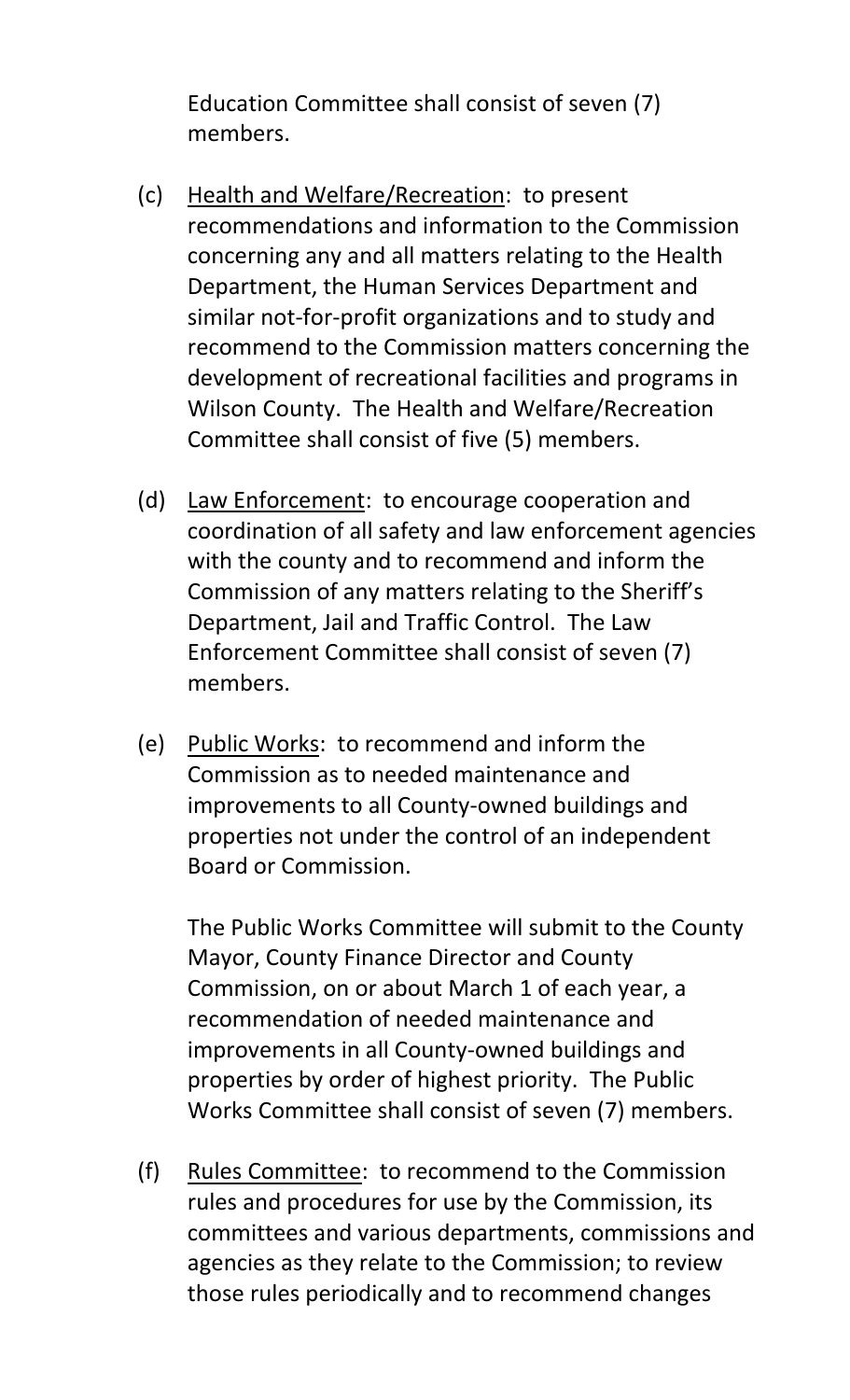thereto when circumstances warrant. The Rules Committee shall consist of five (5) members.

- (g) Financial Management Committee: The existing Finance Committee shall be known as the "Financial Management Committee" pursuant to TCA §5-21-104 statute, which at the present time, consists of the County Mayor, Superintendent of Highways, Director of Schools, and four (4) members elected by the County Commission at its regular September session of each year or at any subsequent session. The four (4) members elected by the county legislative body need not be members of the Commission. The committee will elect its own chairperson and shall meet from time to time, as it may deem necessary for the discharge of its duties. The Finance Director shall be the ex-officio secretary of the committee. The committee shall establish and approve policies, procedures and regulations in addition to the specific provisions of this chapter, for implementing a sound and efficient financial system; and for administering the funds of Wilson County. The Wilson County Financial Management System shall include budgeting, accounting, payroll, cash management and such other financial matters necessary to an efficient system.
- (h) Planning and Zoning: to recommend and inform the Commission as to all matters concerning planning and zoning in the county and to work with the Planning Commission in studying future growth patterns, shifts in populations, etc.; and to recommend resolutions providing for the proper implementations of planning principles. The Planning and Zoning Committee shall consist of seven (7) members.
- (i) Agricultural Center Management: to approve and recommend to the County Mayor, or his designee, rental and use agreements, contracts and such other instruments and agreements concerning the use and enjoyment of the agricultural and community center by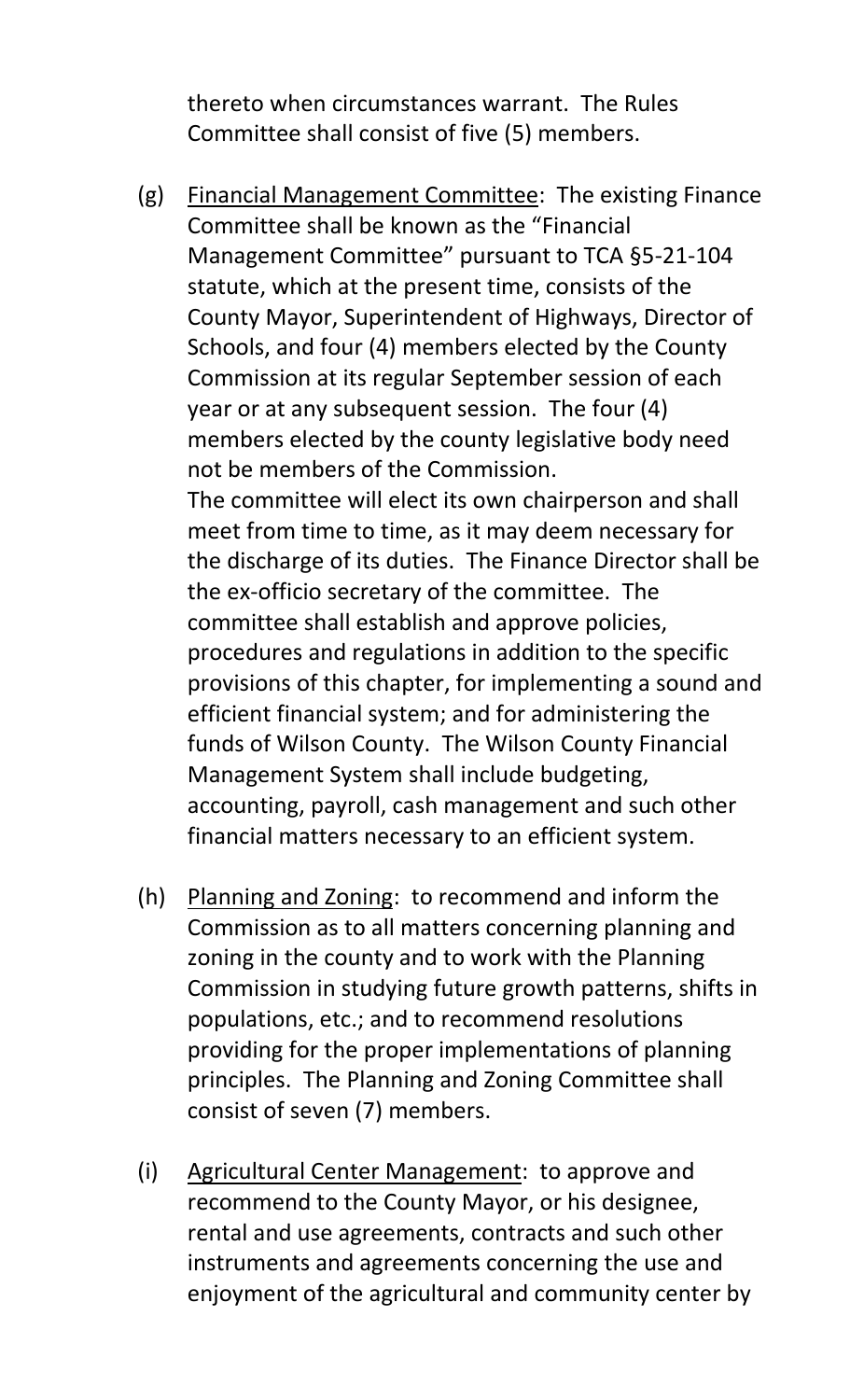the community groups, and further to study and recommend to the Commission proposals for the further development of the Agricultural and Community Center; and further to promote programs related to the growth and development of commerce, industry and tourism in the county. The committee may contain either voting or non-voting non-commission members. The Agricultural Center Management Committee shall consist of thirteen (13) members of which seven (7) are to be County Commissioners and a minimum of one (1) to be a member of the Wilson County Promotions.

- (j) Minutes: to meet with the Commission Chairperson to read the minutes and to attest to their general and specific accuracy and to review present laws and make recommendations to the Commission on matters about which legislation is needed. The Minutes Committee shall consist of five (5) members.
- (k) Steering: This committee shall be composed of the Chairman of all standing committees with the exception of the Agricultural Extension Committee.

The Committee shall consult with the Commission Chairperson on all matters pertaining to the conduct and affairs of the County Commission, consider any questions or disputes arising over jurisdiction and authority of existing committees; and develop with the Commission Chairperson the Agenda for each meeting of the County Commission. Should the Chairman of any standing committee not be present for the meeting of this committee, the Vice Chairman may serve for the Chairman at that meeting. A standing committee shall have only one (1) vote at any Steering Committee meeting.

(l) Emergency Management Agency: to encourage cooperation and coordination of all safety and law enforcement agencies within the county and to recommend and inform the Commission on any matters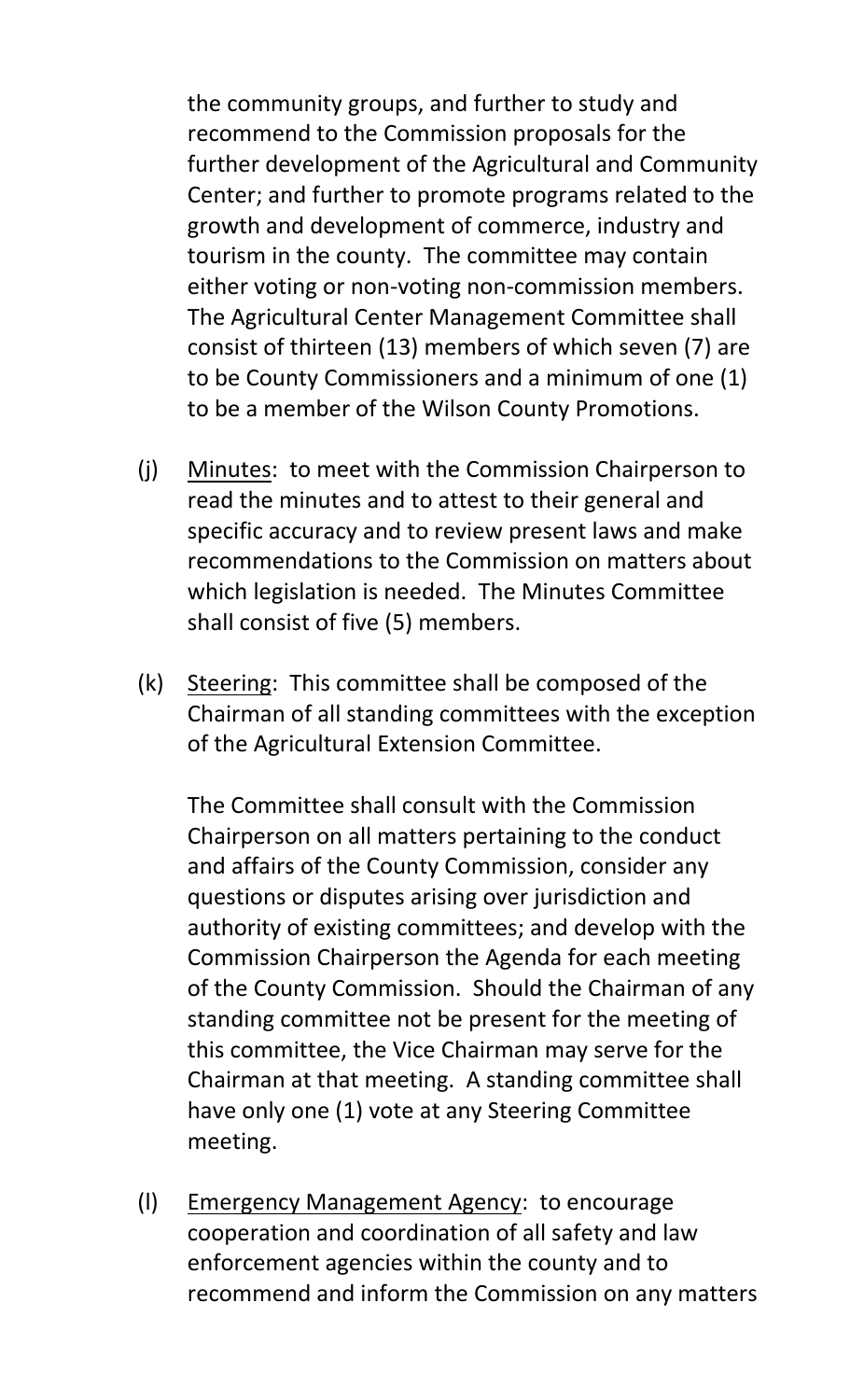relating to Civil Defense, Fire Protection, safety and other emergency services. The Emergency Management Agency Committee shall consist of seven (7) members.

(m) Insurance and Benefits: This committee shall be composed of five (5) members appointed by the County legislative body pursuant to TCA §8-27-502 and charged with the responsibility to carry out the intent of TCA §8- 27-501 et seq. This committee shall prepare and present for approval a contract or contracts with one or more insurance companies, or other corporations which may exist under the provisions of Chapters 27, 18 or 19 of Title 56 authorized to do business in the State of Tennessee, or with one or more insurance company or companies, or corporation, as set out above authorized to do business in the State of Tennessee for a policy or policies of group insurance to provide for payment of group life, hospitalization, disability or medical expenses for county hospitalization, disability or medical expenses for county employees and officials.

This committee shall further study and recommend to the full County Commission any matters concerning issues of workers compensation and shall recommend to the full County Commission a contract of workers compensation insurance with one or more insurance companies authorized to do business in the State of Tennessee.

(n) Broadband Access/Cable TV/Back Tax: to recommend and inform the Commission as to all matters, concerning cable TV/broadband or internet services and all franchises in the county, including the interpretation, application and enforcement of all State and Federal laws governing cable TV and all related services and to make recommendations concerning the adoption, interpretation, and transfer for all present and future franchises. This committee shall consist of five (5)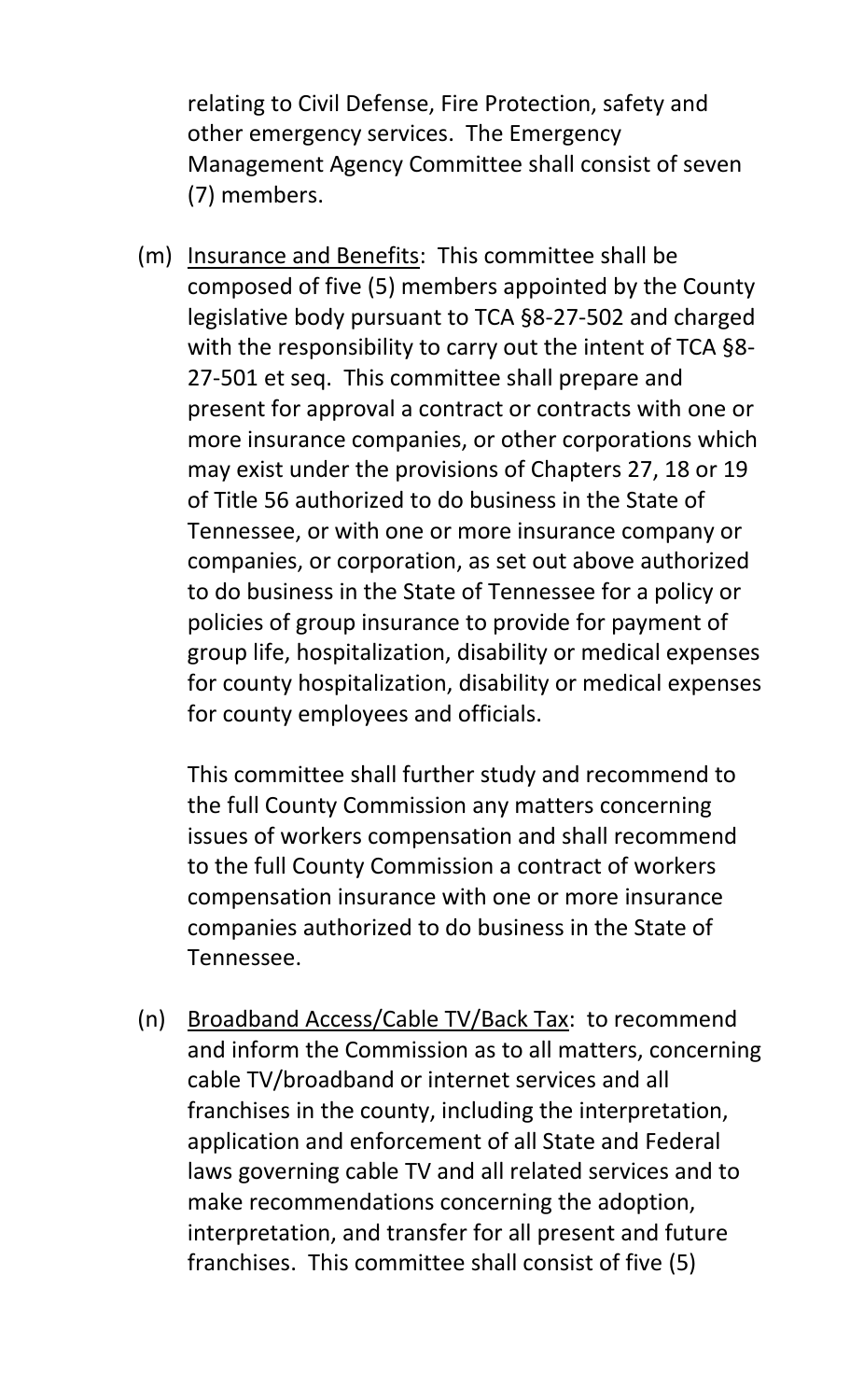voting members from the Commission and up to three (3) adhoc members in a non-voting capacity. This committee shall also hear any cases brought by citizens in a specific geographic area for major customer service o lack of service in order to facilitate a solution. The committee has the authority to audit franchise fee payments and request service records of any cable TV/broadband company as per the franchise agreement in place. Will serve as an oversight in all matters related to the PEG Channel brought by the PEG Channel manager.

Back Tax Committee works together with the Clerk of the Court and the back tax attorney in the collections of delinquent back taxes. The committee will authorize the sale of any property that is deemed delinquent to the point that it must be sold at public auction as recommended by the back tax attorney.

- (o) Judicial: to recommend and inform the Commission on any matters concerning the Judicial Commissioners, the General Sessions Judges, the Circuit Court Clerk and the Clerk and Master. The Judicial Committee shall consist of five (5) members.
- (p) Development and Tourism Committee: to study and recommend to the Commission industrial, commercial development and tourism facilities and programs in Wilson County; to work with the Joint Economic and Community Development Board of Wilson County, Tennessee in furtherance of these facilities and programs; to consult and foster cooperation with the three municipalities of Wilson County, Tennessee; and to recommend resolutions in furtherance of industrial, commercial, development and tourism. The Development and Tourism Committee shall consist of five (5) members.
- (q) Budget Committee: The Budget Committee shall establish and approve policies, forms and documents,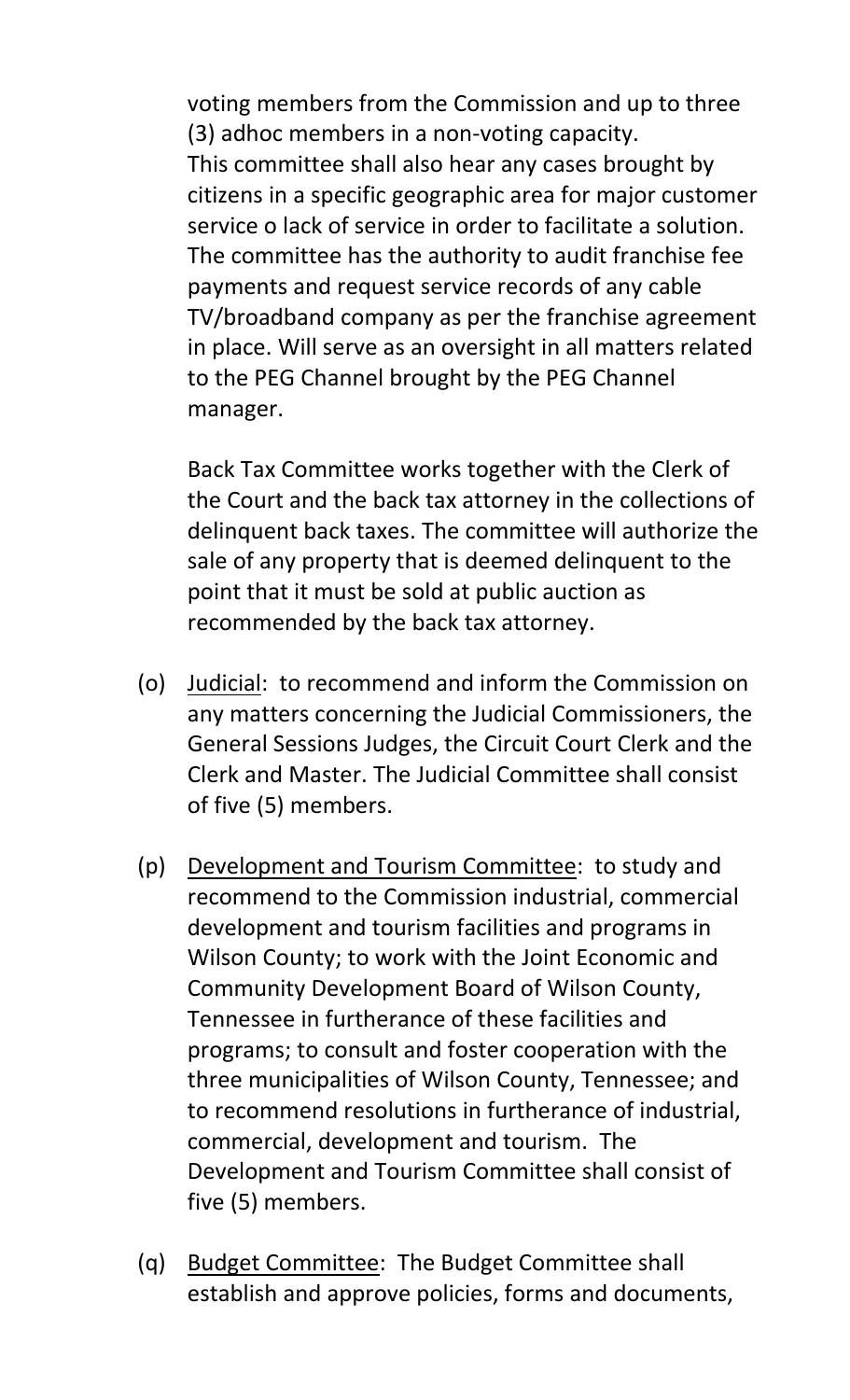procedures, and regulations necessary for the preparation of the annual operating and capital improvements budgets. On or before February 1 of each year the Committee, in conjunction with the Finance Director, shall prescribe the budgetary procedures, forms, calendar and other information as may be necessary to implement the budgetary procedures contained in the Financial Management Act of 1981. The Committee shall review and present the recommended budget to the members of the County legislative body at least ten (10) days prior to the July County Commission meeting and shall fully provide in the budget all requirements for debt service, interest and bond maturities and for any cash deficit in any fund at the beginning of the fiscal year, and shall propose a tentative tax rate to fund such budget. The Committee shall fully provide for any Court ordered expenses, including, but not limited to, deputies' and assistants' salaries authorized by Court Order pursuant to Title 8, Chapter 20 of Tennessee Code Annotated. At least ten (10) days before the proposed budget is to be presented to the governing body, the Committee shall cause to be published in a newspaper of general circulation the proposed annual operating budget. The Committee shall present the budget to the County legislative body at the regular July meeting each year, or at a special session called for this purpose prior to the regular July meeting. With the proposed budget, the Committee shall deliver to the County legislative body a budget appropriation resolution and a tax levy resolution. The Budget Committee shall consist of five (5) members appointed by the County legislative body but they need not be members of the County legislative body.

(r) Audit Committee: As recommended by the County Audit Division of the State Comptroller's Office and in order to maintain Wilson County and its three municipalities standing as "Three Star Communities" the Audit Committee shall consist of five (5) members and shall have at least two (2) meetings per year with one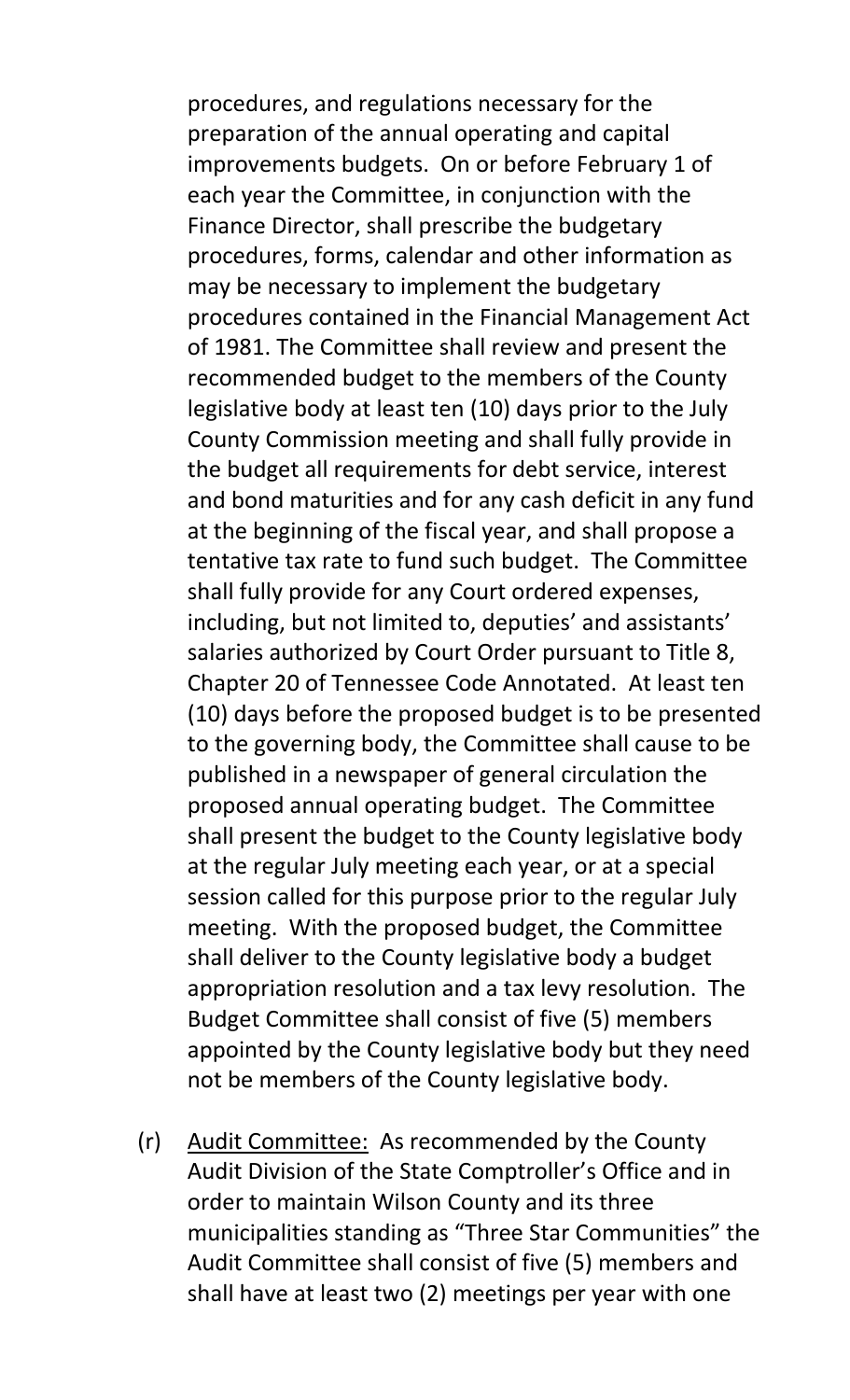being prior to the beginning of the annual audit and the other being after the work on the annual audit has been completed but prior to the auditor's report being issued. One member of this committee shall be a banker. The second member shall be a Certified Public Accountant or other financial person. The third member shall be a Commissioner from the Education Committee. The remaining two members shall be County Commissioners, or citizens of Wilson County, who are not currently serving on the Budget Committee, the Finance Committee or an employee of Wilson County government. Members of this committee shall be recommended by the Wilson County Mayor and confirmed by a majority vote of the Wilson County Commission.

(s) Ethics Committee: This committee shall consider questions and complaints regarding violations of the County's Code of Ethics or of any violation of State law governing ethical conduct. Complaints shall be in writing, signed by the person making the complaint, and shall set forth in reasonable detail the facts upon which the complaint is based. These complaints should be delivered to the Chair of the Ethics Committee. The County Mayor, Chairman of the Ethics Committee and the County Attorney will serve as a screening process by reviewing these complaints. If it appears there are criminal allegations, it will be referred to the District Attorney's office.

If it appears there are ethical violations, the complaint will be taken before the Ethics Committee.

If it appears there is no specific and supportable evidence to support the charge, it will be sent back to the person or persons submitting the complaint with a request for additional information. No complaint will be dismissed through the screening process. The committee shall investigate any credible complaint against an official or employee charging any violation of this Code of Ethics or may undertake an investigation on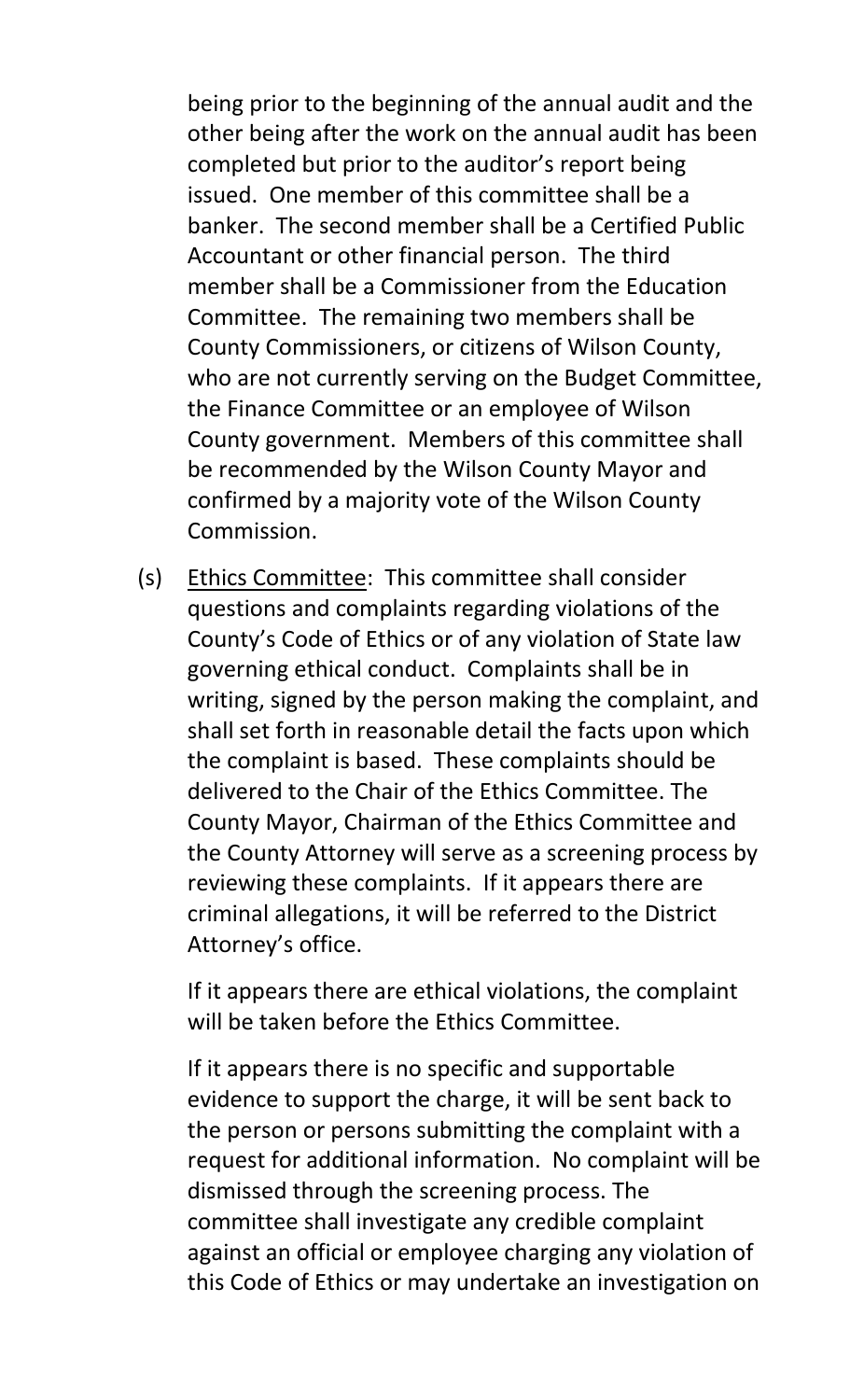its own initiative when it acquires information indicating a possible violation and make recommendations for action to end or seek retribution for any activity that, in the committee's judgment, constitutes a violation of this Code of Ethics.

The committee shall consist of five (5) members appointed to one (1) year terms by the County Mayor, with confirmation by the County legislative body. At least three (3) members shall be members of the County legislative body; one (1) member shall be a Constitutional County Officer or, should no Constitutional County Officer be willing to accept appointment, an additional member of the County legislative body; and the remaining member may be either a member of a board, committee, commission, authority, corporation, or other instrumentality governed by this policy, or an additional member of the County legislative body.

(t) Animal Control: shall consist of five (5) members, three (3) of whom shall be County Commissioners and the remaining two (2) shall be citizens of Wilson County, Tennessee. Members shall be appointed by the County Mayor and confirmed by the Wilson County Commission. Members shall serve two (2) year terms with elections in September of even numbered years. This committee is responsible for budgeting and oversight of Animal Control in Wilson County. They shall prepare a job description for the position of Animal Control Supervisor and all positions in Animal Control.

The Committee shall be responsible for determining and implementing, the general policy for Wilson County Animal Control and shall recommend the job duties and classifications of all Wilson County Animal Control personnel.

47. A quorum for all county committees, agencies, boards and commissions, where not otherwise established by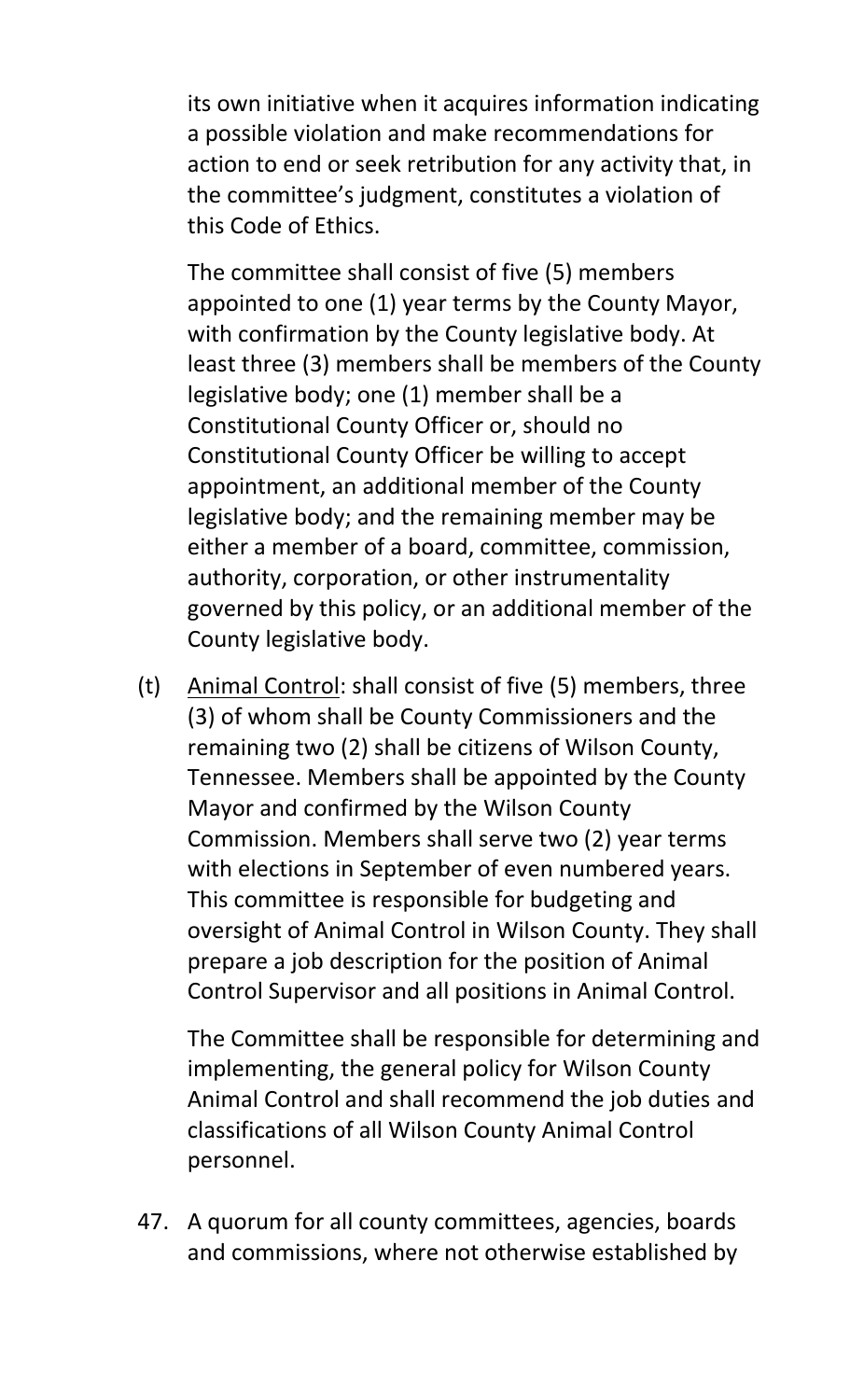law, shall be a majority of the duly qualified and acting members, excluding vacancies.

- 48. Unless otherwise provided by law, no motion shall be deemed approved by any county committee, agency, board or commission unless it shall have received the affirmative vote of the majority of the duly qualified and acting members, excluding vacancies.
- 49. In the absence of a rule upon any subject not specifically provided for in these rules, the Commission will be governed by Robert's Rules of Order.
- 50. The foregoing Rules of Order shall govern the procedures of this body until such time as the same are amended, suspended or repealed by the affirmative vote of two-thirds (2/3) of the legal membership of this body.
- 51. No member of this body shall be eligible to serve on more than one of the following:
	- (a) Road Commission
	- (b) Budget Committee
- 52. The Wilson County Commission requests the minutes of all boards and commissions approved by or financially funded by the Board of Wilson County Commissioners be distributed along with the Agenda before each meeting of the Board of Commissioners.

In the event the minutes are unavailable for distribution at that time, those minutes will be handed to each Commissioner at the regular meeting or distributed with the next packet.

53. Any request before a committee for an appropriation or a line-item change must be specific, in writing and presented by the proponent of the appropriation or line item change, unless waived by majority vote of the committee.